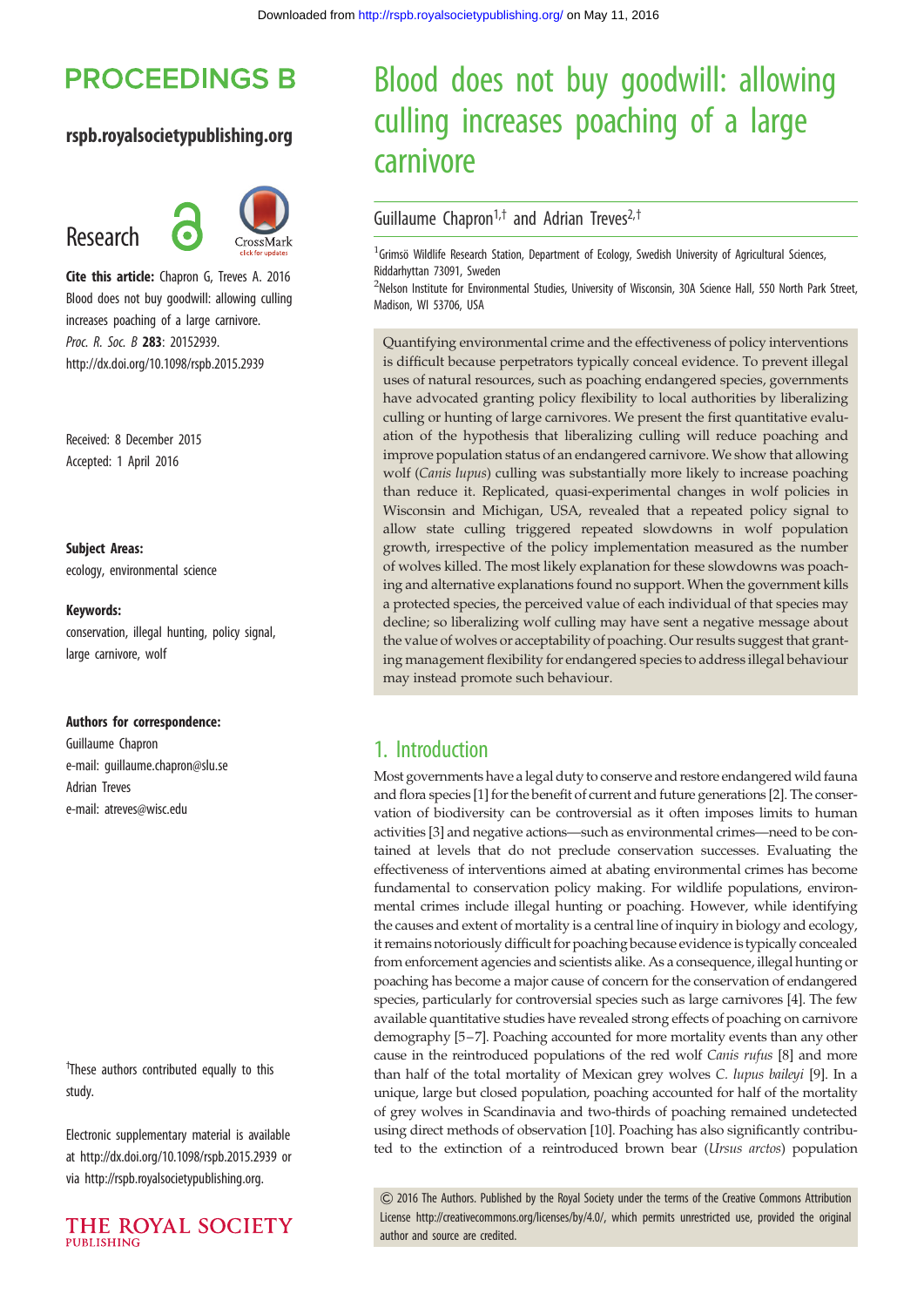<span id="page-1-0"></span>in Austria—the first modern time extinction of a large carnivore population in the European Union [[11](#page-5-0)]—and the quasi-extinction of wolves in Southern Spain [\[12\]](#page-5-0).

Quantifying the variation in poaching and especially how it responds to policy changes has become one of the most crucial questions for the conservation of large carnivores [[6,13,14](#page-5-0)]. One proposal to address poaching of carnivores has been to legalize or liberalize killing. The difficulty of obtaining evidence about poaching has provided fertile ground for the notion that poachers will refrain if legal recourse exists, such as government-sponsored culling or regulated, public hunting [\[7,15,16](#page-5-0)]. In a review of conservation conflicts, Redpath et al. [\[17](#page-5-0)] argued that strict protections would need to be made more flexible to achieve more durable conservation outcomes. Woodroffe & Redpath [\[18](#page-5-0)] further insisted that 'Pragmatic conservationists have long recognized that allowing some predator control—whether or not it achieves its stated aims can help to build tolerance among land managers who might otherwise block conservation efforts' albeit without providing any quantitative evidence. Despite this assumption remaining largely untested, or contrary predictions that legalizing killing stimulates intentions to poach [\[14](#page-5-0)], the notion has been promoted by several governments and management authorities, see e.g. Swedish Government Official Reports [\[19](#page-5-0)]. In 2007, the US Fish and Wildlife Service (FWS) proposed removing federal protections (delisting) for Yellowstone grizzly bears by claiming that 'a future hunting season also may increase tolerance and local acceptance of grizzly bears and reduce poaching in the GYA' [\[20](#page-5-0)]. It, however, later acknowledged in the final rule that 'there is no scientific literature documenting that delisting would or could build...tolerance for grizzly bears' but nevertheless maintained that 'effective nuisance bear management benefits the conservation of the Yellowstone grizzly bear population by ... minimizing illegal killing of bears' [[21\]](#page-5-0). Despite no additional scientific evidence being produced, the USFWS makes the same claims in 2016 in its new proposed rule to delist the Yellowstone grizzly bear [\[22](#page-5-0)] and argues that 'while lethal to the individual grizzly bears involved, these removals promote conservation of the GYE grizzly bear population by minimizing illegal killing of bears and promoting tolerance of grizzly bears'. Similar claims have been made in court for legalizing wolf culling. For example, the FWS asserted in a federal court that 'in the absence of adequate measures to control known depredating wolves, ... individuals will resort to illegal killing' and the Swedish Ministry of the Environment replied to an infringement procedure by the European Commission that 'The Swedish Government and the Swedish Parliament considers that a [sic] limited and strictly controlled license hunting is needed to obtain local acceptance' of wolf conservation [\[23](#page-5-0)]. In winter 2015–2016, a wolf hunt in Finland (with a quota of 46 out of 250 wolves) was justified by Finnish authorities by the claim that 'The purpose of derogations granted to manage the population is to respond to the views put forward in the wolf territories and to develop a legal operating model of population management for dealing with disruptive individuals, and thus preventing illegal killing of wolves' [\[24](#page-5-0)]. The claim that legalizing culling or hunting will reduce poaching has become a fundamental issue for the conservation and management of large carnivores in human-dominated landscapes. It has often been discussed but never properly evaluated and is still made by authorities to justify substantial culling of recovering and still fragile populations. In this paper, we



**Figure 1.** Wolf population history in Wisconsin (top) and Michigan (middle) and policies (bottom). The black squares are FWS population counts (scale on left axis, minimum and maximum for Wisconsin, minimum for Michigan), the grey area is the 95% credible interval of the fitted population model, the histogram shows the number of wolves culled (scale on right axis). The bottom panel shows the proportion of each year in which culling was allowed (or not). Some wolves were killed legally when culling was not allowed (e.g. year 2011) because the FWS allows killing individuals of an endangered species 'to protect himself or herself, a member of his or her family, or any other individual from bodily harm' (ESA §11(a)(3)).

took advantage of replicated quasi-experimental changes in wolf policies in two US states (Wisconsin and Michigan, figure 1) to assess whether liberalizing culling of wolves changed wolf population dynamics from 1995 to 2012.

## 2. Material and methods

The policy changes were replicated over six treatments in each state (when states had legal authority to cull) interspersed with six control periods (states did not have that authority following federal court decisions). Decisions to kill wolves by the two states were independent. We used a Bayesian hierarchical model to estimate variations in wolf population growth rates as a function of policy changes.

#### (a) Annual wolf population counts

Wolves were extirpated from both states in the 1950s, then recolonized Wisconsin by 1978 without direct human intervention,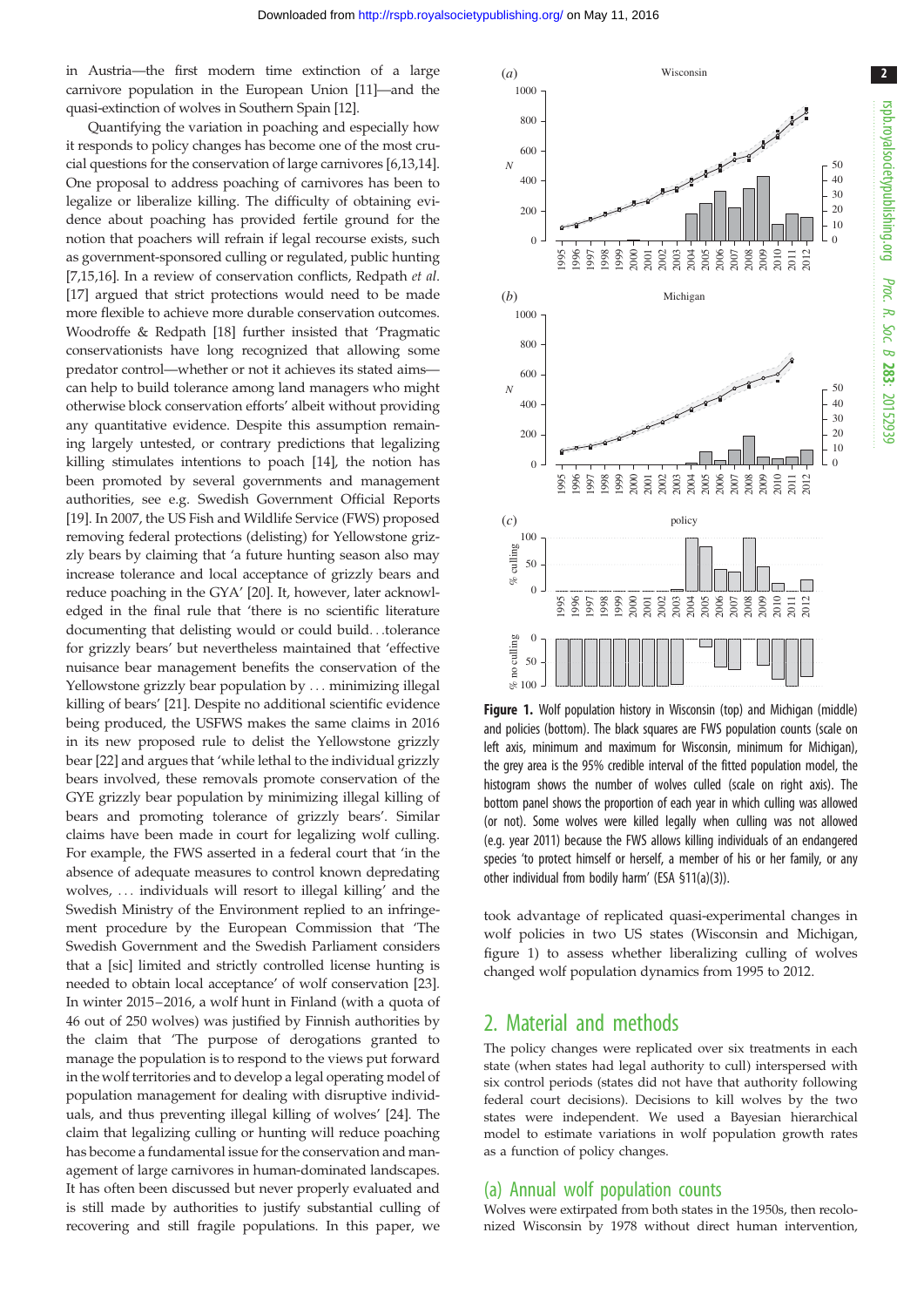3

probably from Minnesota [\[25\]](#page-5-0). Wolves recolonized Michigan by 1989, probably from Wisconsin [\[26\]](#page-5-0). From 1979 to April 2003, Wisconsin wolves were classified as federally endangered (listed) but the classification changed in the following years as we explain further below [[15](#page-5-0)]. The Wisconsin population grew from 0 to a minimum of 815 by April 2012 and the Michigan population grew from 0 to 587 by April 2011 (no census was conducted in 2012). We defined a wolf-year t as starting 15 April of year  $t - 1$ and ending 14 April of year t. We obtained state wolf population estimates for each wolf-year 1995– 2012 (minimum counts for Wisconsin and Michigan, maximum counts for Wisconsin) [\[27](#page-5-0)–[29](#page-5-0)]. We obtained culling data and the variables used in density dependence from annual reports issued by Wisconsin [\(www.dnr.wi.gov](http://www.dnr.wi.gov) (accessed September 2012) and through a memorandum of understanding with A.T., MoU MSN146937). We obtained data for Michigan from a state carcass tracking database accessed by the Little River Band of Ottawa Indians, which provided it to A.T., through a federal Consent Decree. The methods used for data collection were described previously [\[26,30](#page-5-0)].

### (b) Wolves killed

To avoid bias resulting from censored or missing data, only the completely reported wolf mortality was treated as culling in our population model. Two circumstances increased our confidence in complete reporting of culling data. First, all culling was ordered or permitted to agents by the states of Wisconsin and Michigan. Second, by law, all wolf killing had to be reported by the government agencies during the study period [\[31\]](#page-5-0). We counted only those wolves killed by government-approved permits following verified or perceived threats to livestock, pets or human safety (the latter could occur during periods in which other culling was not allowed, electronic supplementary material, table S1). The signal associated with the onset of culling was far less ambiguous than that associated with delisting due to agency announcements and rule publications preceding the official date of delisting [\[15\]](#page-5-0).

## (c) Reproduction of packs

We estimated reproductive performance of packs using a binary variable (0 for no reproduction or 1 for reproduction). Estimates of reproductive performance of wolf packs were sometimes made post hoc after field observation of changes in pack size, sometimes from summer howling surveys that elicited pup responses, and sometimes from aerial radio-telemetry flights that included visual detection of young individuals in packs.

### (d) Area occupied by wolf packs

For the wolf-years 2000–2011, we estimated total area occupied by wolf packs each year using the ArcGIS® spatial geometry calculator and polygon shapefiles from data provided by the WI DNR to A.T. under MoU MSN146937, which stipulated confidentiality of geographical locations of wolf packs.

### (e) Management authority

On 1 April 2003, the FWS temporarily reclassified wolves as threatened (a lower level of protection under federal authority), which gave the states the authority under the Endangered Species Act (ESA) rule 4(d) to kill wolves implicated in verified damage to property (culling) [[15](#page-5-0)]. In the ensuing years, federal courts and the FWS changed wolf classification to endangered (listed), removed federal protection (delisted), or separately gave the states sub-permits to cull wolves despite being listed as endangered (i.e. ESA 10(a)(1)(A) permits). Courts rescinded those sub-permits in both cases after variable intervals during which wolves were culled. As a result, the proportion of days in which culling was legally permitted under state authority was not equal to the proportion of days in which wolves were delisted.

There were 12 treatment periods as a result of the policy changes (electronic supplementary material, table S1 and [figure 1,](#page-1-0) bottom panel). Although the two states underwent nearly identical calendars of authority (electronic supplementary material, table S1), they managed wolves independently including independent contracts with federal Department of Agriculture (USDA) regional offices to cull wolves. There was no coordination of implementation between the two states [[31](#page-5-0)], other than communicating the removal of radio-collared wolves that originated in the other state.

## (f) Population-policy model

For each state  $S$  (Wisconsin or Michigan) at time  $t$ , the true population size  $N_t^S$  followed a lognormal distribution of the deterministic population size  $\mu_t^S$  with a stochastic process error  $\sigma_{\text{proc}}$  on the log scale having a weakly informative prior (electronic supplementary material, table S2):

$$
N_{t+1}^S \sim \text{Lognormal}(\mu_t^S, \sigma_{\text{proc}}).
$$

The deterministic model was exponential and included the number of wolves culled  $H_t^S$  with a parameter  $\gamma$  allowing for compensation or depensation (super additivity) given an informative prior from North American data [\[32\]](#page-5-0)

$$
\mu_t^S = \log(N_t^S \cdot e^{r_t^S} - \gamma \cdot H_t^S).
$$

Growth rate  $r_t^S$  was modelled as a linear function of the number of days that culling was allowed  $D_t^S$  in state S during year t (the policy signal):

$$
r_t^S = \beta_0^{rS} + \beta_1^r \cdot D_t^S.
$$

Coefficients of the linear function were parametrized with non-informative priors (electronic supplementary material, table S2).

We modelled the observed minimum counts of annual wolf population size  $\text{Nobs}_t^S$  by a Poisson distribution with a mean  $\omega_{\text{MIN}} \cdot \psi_f^S$ , with  $\omega_{\text{MIN}}$  having a non-informative prior on [0,1] to consider that a minimum count underestimates population size and  $\psi_t^S$  itself drawn from a Gamma distribution with mean equal to the prediction of the process model and a standard deviation  $\sigma_{\text{Nobs}}^S$  for observation error having a weakly informative prior:

Nobs<sub>t</sub><sup>S</sup> ~ Poisson(
$$
o_{\text{MIN}} \cdot \psi_t^S
$$
),  
\n
$$
\psi_t^S \sim \Gamma \left( \alpha_{\psi} = \left( \frac{N_t^S}{\sigma_{\text{Nobs}}^S} \right)^2, \beta_{\psi} = \frac{N_t^S}{\left( \sigma_{\text{Nobs}}^S \right)^2} \right).
$$

We followed the same approach for the observed maximum counts in Wisconsin modelled by a Poisson distribution with a mean  $o_{MAX} \cdot \psi_t^S$ , with  $o_{MAX}$  having a non-informative prior on [[1,10](#page-5-0)] to consider that a maximum count likely overestimates population size.

### (g) Density dependence on pack size

Using data from all packs monitored in Wisconsin from 1995 to 2011 (data from 2012 were not available), we modelled the true size  $P_i$  of each pack i at time t as being Poisson distributed with mean  $\chi_t^{\rm P}$  being a linear function of population size  $N_t^{\rm W}$ (W for Wisconsin) during year t:

$$
P_i \sim \text{Poisson}(\chi_i^P),
$$
  

$$
\log(\chi_i^P) = \beta_0^P + \beta_1^P \cdot N_t^W.
$$

Coefficients of the linear function were parametrized with non-informative priors (electronic supplementary material, table S2).

Observed size  $Pobs<sub>i</sub>$  of each pack followed a gamma distribution with mean equal to the prediction of the process model of pack size and a standard deviation for observation error  $\sigma_{\rm Pobs}$  having an informative prior assuming an error of  $\pm 1$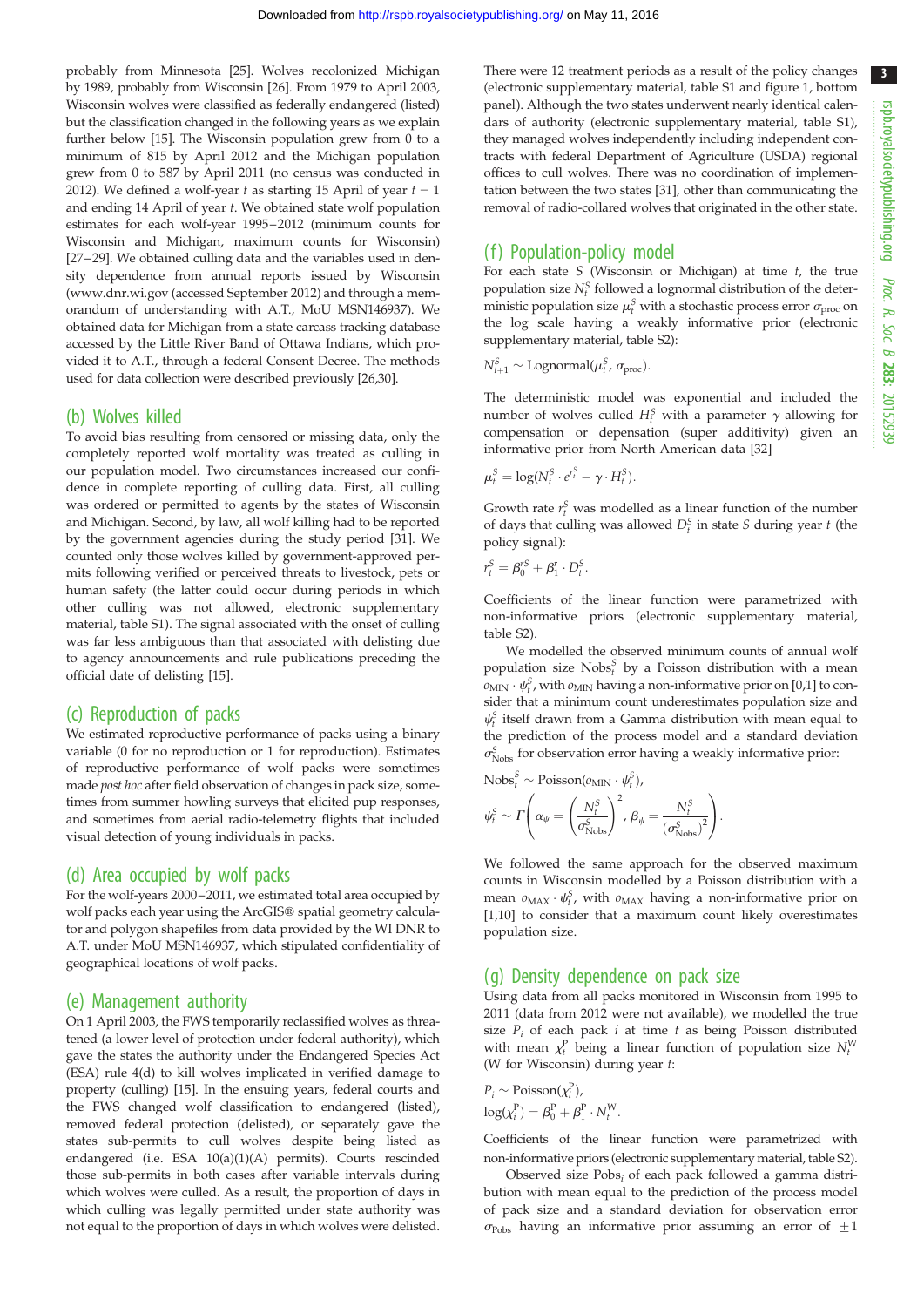<span id="page-3-0"></span>

Figure 2. Conceptual model of how culling policy signal influences growth rate. From one time step to the next (horizontal axis), a population has a potential growth rate  $r=\beta_0'$  which does not account for the animals culled H (panel  $a$ ). With a culling policy signal lasting duration D (proportion of a year), the potential growth rate becomes  $r=\beta_0'+\beta_1'$ D, and increases when  $\beta_1'>0$  (through a decrease of poaching, panel  $b$ ), or alternately decreases when  $\beta_1'<0$  (through an increase of poaching, panel c) as we found here. The effect  $\beta_1'$  of the culling policy signal on population growth rate r is independent of the number of wolves culled H during implementation. The posterior density distribution  $\beta_1'$  (panel  $d$ ) shows a decline of growth rate is five times more likely  $\beta(\beta_1' < 0) = 0.83$  (light grey area) than an increase  $P(\beta_1^r > 0) = 0.17$ .

wolf when monitoring pack size (electronic supplementary material, table S2):

Pobs<sub>i</sub> ~ 
$$
\Gamma\left(\alpha_P = \left(\frac{P_i}{\sigma_{\text{Pobs}}}\right)^2, \beta_P = \frac{P_i}{(\sigma_{\text{Pobs}})^2}\right).
$$

## (h) Density dependence on probability a pack

#### reproduces

Using data from all packs monitored in Wisconsin from 1995 to 2011, we modelled the event of a pack reproducing as following a Bernoulli distribution with probability described by a logistic function of population size  $N_t^W$  (W for Wisconsin) during year t:

$$
R_i \sim \text{Bern}(\varphi_i),
$$
  
logit( $\varphi_i$ ) =  $\beta_0^R + \beta_1^R \cdot N_t^W$ .

Annual coefficients of the linear function were parametrized with non-informative priors (electronic supplementary material, table S2).

#### (i) Density dependence on area occupied by packs

Using wolf pack territory sizes [\[30\]](#page-5-0) from 2000 to 2011 (mapping prior to 2000 was not based on GPS locations), we calculated the total area (in square kilometres) occupied by wolf packs in year t. In the hierarchical model, we then assumed this area was a linear function of population size  $\mathbf{Nobs}^W_t$  (W for Wisconsin) at year t with a stochastic error  $\tau^A$ :

$$
A_t \sim \text{Norm}(\beta_0^A + \beta_1^A \cdot N_t^W, \tau^A).
$$

Coefficients of the linear function were parametrized with non-informative priors (electronic supplementary material, table S2).

#### (j) Monte Carlo Markov chain inference

We ran eight Monte Carlo Markov chains (100 000 iterations thinning by 10 after adapting and updating for 50 000 iterations) in R [\[33\]](#page-5-0) with JAGS [[34](#page-5-0)]. We checked convergence with the Gelman & Rubin [\[35\]](#page-5-0) and Heidelberger & Welch [\[36](#page-6-0)] diagnostic tests. Posterior parameter estimates revealed a lack of density dependence (electronic supplementary material, table S2), and if any density dependence had occurred, it was much more likely to be positive (electronic supplementary material, figure S1–S4).

### 3. Results

We found that the policy signal generated by liberalizing wolf culling was associated with an average decrease in wolf potential population growth rates. With no culling policy signal, the annual potential growth rate (excluding the culled wolves, figure 2) was  $r = 0.16 \pm 0.02$ , 95% CI = 0.12–0.2 in Wisconsin ( $r = 0.14 \pm 0.02$ , 95% CI = 0.1-0.18 in Michigan). However, with a year-long culling policy signal, we found annual growth rate had a 83% probability to be lower (figure 2d) with  $r = 0.12 \pm 0.03$ , 95% CI = 0.07-0.19 in Wisconsin ( $r = 0.10 \pm 0.03$ , 95% CI = 0.05–0.17 in Michigan). Crucially, this decrease in population growth was independent 4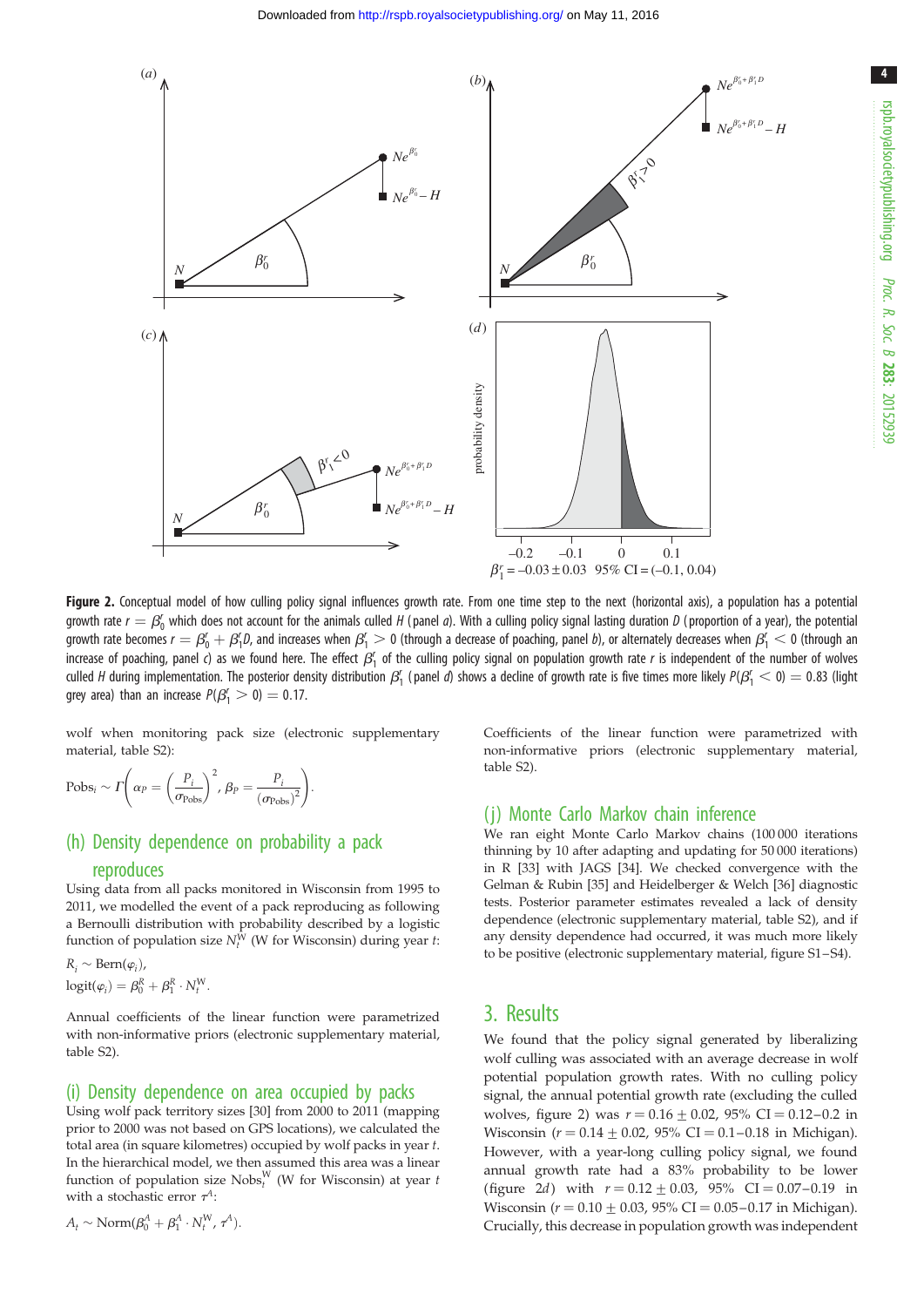of the number of wolves culled, as our population model made the explicit distinction between a policy (number of days when culling was allowed) and its implementation (number of wolves culled, [figure 2](#page-3-0)). The model could therefore detect an effect of allowing culling even if no wolves were killed.

Similar results emerged when we replaced the culling policy signal with the announcement of federal delisting as the policy signal because culling happened primarily when wolves in the two states were federally delisted [\(figure 1](#page-1-0)). Even though we cannot disentangle the two causal mechanisms (allowing culling or delisting), our analyses suggest a policy signal to relax protections for wolves affected subsequent wolf population growth.

## 4. Discussion

We infer that variations in wolf population growth rates we detected were variations in poaching resulting from policy changes. Although our model does not include poaching as an explicit parameter, poaching was the most parsimonious explanation for observed decrease in wolf population growth rates, because we could rule out alternative plausible biological explanations. The most intuitive explanation of slowing growth with a growing population would be negative density dependence. We could not directly include density dependence in our population prediction model as it would be a weakly identifiable parameter with poaching. Instead, we used additional data in a Bayesian model that were biologically meaningful to detect density dependence (average pack size, probability a pack reproduces, and area occupied by wolf packs, see electronic supplementary material, table S2 and figures S1 –S4). As with prior studies on Wisconsin's wolf population [\[28](#page-5-0)], we did not detect any negative density dependence. A second plausible alternative explanation for the observed decrease in population growth rates would be super-additive mortality, i.e. the decline in growth rates we detect might reflect other wolves dying because of the loss of wolves killed during culling periods. The debate whether human-induced mortality in wolves is compensatory, additive or super-additive is not settled yet [\[32](#page-5-0),[37,38\]](#page-6-0). We therefore used an informative prior by assuming the same additivity as found for wolf populations across North America [\[32](#page-5-0)] (see electronic supplementary material, table S2). If the decline in growth rates we detected had been caused by super-additive mortality, that mortality would need to be stronger than any reported before. We consider such strong super-additive mortality unlikely because culling was implemented by springtime and summertime livetrapping principally [\[31](#page-5-0)] and not by hunting chase or other methods that might disturb entire packs during sensitive reproductive periods. Third, wolf emigration to neighbouring states was unlikely to increase only by a policy announcement. Fourth, natural fluctuations in wolf population size and monitoring quality were accounted for by our process and observation errors [[39](#page-6-0)]. The increase of poaching we infer is therefore unlikely to be a consequence of a failure to account for natural fluctuations, which would in addition likely be less important than seen in smaller populations [\[39](#page-6-0)]. Finally, because periods without culling were directly inversely correlated with periods with culling [\[40](#page-6-0)], one could argue instead that the court-ordered termination of culling permits had triggered 'frustration poaching'. However, such frustration

measured as negative attitudes to wolves was present well before the first culling was permitted [\[41](#page-6-0)], as was the poaching that might be caused by frustration and penalties for wolf poaching did not change [[15](#page-5-0)]. In addition, a quasi-experimental longitudinal study of attitudes to wolves before and after Wisconsin's October 2012 regulated, public hunt of wolves revealed a decline in tolerance among men with familiarity with hunting who lived in Wisconsin's wolf range, exactly opposite to the predicted decrease in 'frustration' with more liberalized wolf killing [\[42](#page-6-0)]. Studies of attitude change since 2001 have repeatedly shown that liberalizing wolf killing did not reduce inclination to poach among residents of Wisconsin's wolf range [[43,44](#page-6-0)]. As none of the alternative explanations had statistical or biological support, we could infer that variations in growth rates we detected were variations in poaching resulting from policy changes.

Our approach is different from previous studies [\[10,28](#page-5-0)[,40\]](#page-6-0) because we do not aim to quantify total poaching rate and its variations. Because the two states' wolf populations were not closed, migration rates were unknown and the cryptic nature of poaching events for radio-marked animals precluded obtaining informative parameter estimates. Our model instead estimated how poaching responded to an annual policy signal, without estimating total poaching, and it treated separately the policy signal from its implementation, which were only weakly correlated. Our results are also consistent with empirical studies that link intentions to poach with culling policy. For example, studies in Wisconsin that measured intention to poach wolves found those intentions rose in parallel with liberalized culling [[44\]](#page-6-0) and those intentions did not decline after a period with liberalized culling [[43\]](#page-6-0). Moreover, legalizing wolfhunting led to a continued decline in tolerance for wolves by summer 2013 [\[42](#page-6-0)]. We hypothesize the legal opening of an additional source of mortality sent a signal that the net benefits of wolves had declined, consistent with psychological theory of hazard assessment. For example, a recent experimental study of messaging found that public acceptance of American black bears Ursus americanus, diminished when informational messages did not include benefits of bears [\[45](#page-6-0)]. When the government kills a protected species, the perceived value of each individual of that species may decline. Liberalizing wolf culling may have sent a negative message about the value of wolves or that poaching prohibitions would not be enforced.

The assumption that legal killing would decrease illegal killing has often been portrayed as an effective way to manage recovering large carnivore populations and, despite no prior scientific evaluation, has been promoted by some conservation authorities [[46](#page-6-0)]. For example, the World Conservation Union—IUCN claims through its manifesto for large carnivore conservation in Europe that 'legalised hunting of large carnivores can be a useful tool in decreasing illegal killing' [\[47](#page-6-0)]. In light of our results, we find this recommendation has no support. Indeed, liberalizing killing appears to be a conservation strategy that may achieve the opposite outcome than that intended.

Because the wolf habitat in the two US states in our study does not include wilderness and consists mostly of a humandominated matrix, our results are particularly meaningful to understand the mechanisms of coexistence between large carnivores and people worldwide [\[48,49](#page-6-0)]. We recommend that efforts at leniency in environmental protections are not justified as a way to prevent illegal activities unless solid rigorous evidence is provided. We conclude by stressing that many

5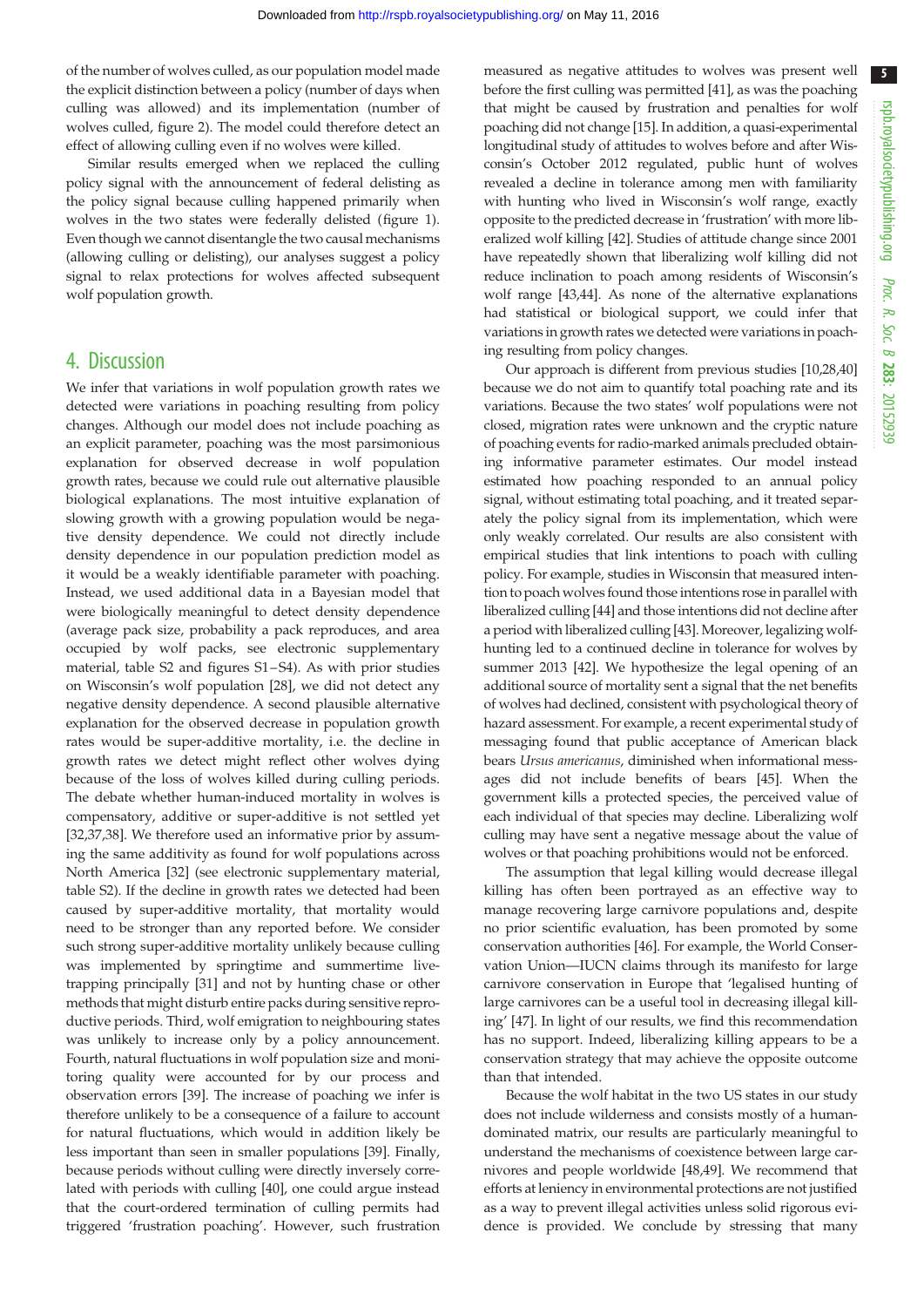6

<span id="page-5-0"></span>environmental policies produce both signals and implementations, which can be treated as experimental interventions with separate and possibly contradictory effects. Whether anti-pollution or anti-poaching policies are being crafted, the perception of that policy may be as important to understand carefully, as are the enforcement and compliance checks that represent implementation.

Data accessibility. The datasets supporting this article are available at [http://dx.doi.org/10.5061/dryad.b7d7v.](http://dx.doi.org/10.5061/dryad.b7d7v)

# **References**

- 1. Epstein Y, López-Bao JV, Chapron G. 2015 A legalecological understanding of favorable conservation status for species in Europe. Conserv. Lett. ([doi:10.](http://dx.doi.org/10.1111/conl.12200) [1111/conl.12200\)](http://dx.doi.org/10.1111/conl.12200)
- 2. Treves A, Chapron G, López-Bao JV, Shoemaker C, Goeckner AR, Bruskotter JT. 2015 Predators and the public trust. Biol. Rev. [\(doi:10.1111/brv.12227\)](http://dx.doi.org/10.1111/brv.12227)
- 3. Chapron G. 2014 Challenge the abuse of science in setting policy. Nature 516, 289. [\(doi:10.1038/516289a\)](http://dx.doi.org/10.1038/516289a)
- 4. Estes JA et al. 2011 Trophic downgrading of planet Earth. Science 333, 301 – 306. ([doi:10.1126/science.](http://dx.doi.org/10.1126/science.1205106) [1205106\)](http://dx.doi.org/10.1126/science.1205106)
- 5. Chapron G, Miquelle DG, Lambert A, Goodrich JM, Legendre S, Clobert J. 2008 The impact on tigers of poaching versus prey depletion. J. Appl. Ecol. 45, 1667– 1674. ([doi:10.1111/j.1365-2664.](http://dx.doi.org/10.1111/j.1365-2664.2008.01538.x) [2008.01538.x\)](http://dx.doi.org/10.1111/j.1365-2664.2008.01538.x)
- 6. Persson J, Rauset GR, Chapron G. 2015 Paying for an endangered predator leads to population recovery. Conserv. Lett. 8, 345– 350. ([doi:10.1111/conl.12171\)](http://dx.doi.org/10.1111/conl.12171)
- 7. Andrén H et al. 2006 Survival rates and causes of mortality in Eurasian lynx (Lynx lynx) in multi-use landscapes. Biol. Conserv. 131, 23 – 32. [\(doi:10.](http://dx.doi.org/10.1016/j.biocon.2006.01.025) [1016/j.biocon.2006.01.025\)](http://dx.doi.org/10.1016/j.biocon.2006.01.025)
- 8. USFWS. 2015 Causes of mortality in wild red wolves (Canis rufus) 2012 – 2015. See [http://www.fws.gov/](http://www.fws.gov/redwolf/Images/Mortalitytable.pdf) [redwolf/Images/Mortalitytable.pdf](http://www.fws.gov/redwolf/Images/Mortalitytable.pdf).
- 9. USFWS. 2014 Mexican wolf blue range reintroduction project statistics. See [http://www.fws.](http://www.fws.gov/southwest/es/mexicanwolf/pdf/MW_mortality_web.pdf) [gov/southwest/es/mexicanwolf/pdf/MW\\_mortality\\_](http://www.fws.gov/southwest/es/mexicanwolf/pdf/MW_mortality_web.pdf) [web.pdf.](http://www.fws.gov/southwest/es/mexicanwolf/pdf/MW_mortality_web.pdf)
- 10. Liberg O, Chapron G, Wabakken P, Pedersen HC, Hobbs NT, Sand H. 2012 Shoot, shovel and shut up: cryptic poaching slows restoration of a large carnivore in Europe. Proc. R. Soc. Lond. B 270, 91 – 98. ([doi:10.1098/rspb.2011.1275\)](http://dx.doi.org/10.1098/rspb.2011.1275)
- 11. Chapron G, Kaczensky P, Linnell JDC, von Arx M, Huber D, Andrén H. 2014 Recovery of large carnivores in Europe's modern human-dominated landscapes. Science 346, 1517– 1519. ([doi:10.1126/](http://dx.doi.org/10.1126/science.1257553) [science.1257553\)](http://dx.doi.org/10.1126/science.1257553)
- 12. López-Bao J et al. 2015 Toothless wildlife protection laws. Biodivers. Conserv. 24, 2105– 2108. [\(doi:10.](http://dx.doi.org/10.1007/s10531-015-0914-8) [1007/s10531-015-0914-8\)](http://dx.doi.org/10.1007/s10531-015-0914-8)
- 13. Ripple WJ et al. 2014 Status and ecological effects of the world's largest carnivores. Science 343, 1241484. ([doi:10.1126/science.1241484\)](http://dx.doi.org/10.1126/science.1241484)
- 14. Treves A, Bruskotter JT. 2014 Tolerance for predatory wildlife. Science 344, 476 – 477. [\(doi:10.1126/](http://dx.doi.org/10.1126/science.1252690) [science.1252690\)](http://dx.doi.org/10.1126/science.1252690)
- 15. Refsnider RL. 2009 The role of the Endangered Species Act in Midwest wolf recovery. In Recovery of gray wolves in the Great Lakes Region of the United States, pp. 311–329. New York, NY: Springer.
- 16. Person DK, Russell AL. 2008 Correlates of mortality in an exploited wolf population. J. Wildl. Manag. 72, 1540 – 1549.
- 17. Redpath SM et al. 2013 Understanding and managing conservation conflicts. Trends Ecol. Evol. 28, 100– 109. ([doi:10.1016/j.tree.2012.08.021](http://dx.doi.org/10.1016/j.tree.2012.08.021))
- 18. Woodroffe R, Redpath SM. 2015 When the hunter becomes the hunted. Science 348, 1312-1314. [\(doi:10.1126/science.aaa8465\)](http://dx.doi.org/10.1126/science.aaa8465)
- 19. Swedish Government Official Reports. 2007 Rovdjuren och deras förvaltning. Stockholm, Sweden: Fritze Press.
- 20. USFWS. 2005 Endangered and threatened wildlife and plants; designating the greater yellowstone ecosystem population of grizzly bears as a distinct population segment; removing the yellowstone distinct population segment of grizzly bears from the federal list of endangered and threatened wildlife; proposed rule. Fed. Regist. 70, 69 854– 69 884.
- 21. USFWS. 2007 Endangered and threatened wildlife and plants; final rule designating the greater yellowstone area population of grizzly bears as a distinct population segment; removing the yellowstone distinct population segment of grizzly bears from the federal list of endangered and threatened wildlife. Fed. Regist. 72, 14 866–14 936.
- 22. USFWS. 2016 Removing the Greater Yellowstone Ecosystem population of grizzly bears from the federal list of endangered and threatened wildlife. Fed. Regist. FWS-R6-ES-2016-0042.
- 23. Ministry for the Environment Sweden. 2010 Letter to European Commissioner for the Environment, M2010/4931/Na.
- 24. Finnish Ministry of Agriculture and Forestry. 2015 Management plan for the wolf population in Finland.
- 25. Thiel RP. 1993 The timber wolf in Wisconsin: the death and life of a majestic predator. Madison, WI: University of Wisconsin Press.

Authors' contributions. G.C. conducted Bayesian analyses. A.T. collated and interpreted data. G.C. and A.T. wrote the paper and contributed equally.

Competing interests. We declare we have no competing interests.

Funding. This work benefited from support from the Swedish Environmental Protection Agency, the National Socio-Environmental Synthesis Center (SESYNC)—NSF award DBI-1052875, the US and Swedish Fulbright Commissions, University of Wisconsin-Madison, and the Little River Band of Ottawa Indians.

Acknowledgements. We thank numerous colleagues for advice and discussion. We thank Michigan and Wisconsin natural resources agencies, commissioners and field staff.

- 26. Beyer DE, Peterson RO, Vucetich JA, Hammill JH. 2009 Wolf population changes in Michigan. In Recovery of gray wolves in the Great Lakes Region of the United States: an endangered species success story (eds AP Wydeven, TR Van Deelen, EJ Heske), pp. 65 – 85. New York, NY: Springer.
- 27. FWS. 2013 Gray wolf population in Minnesota, Wisconsin, and Michigan (excluding Isle Royale) 1976 to 2013. See [http://www.fws.gov/midwest/](http://www.fws.gov/midwest/wolf/aboutwolves/pdf/MN-WI-MI-table.pdf) [wolf/aboutwolves/pdf/MN-WI-MI-table.pdf.](http://www.fws.gov/midwest/wolf/aboutwolves/pdf/MN-WI-MI-table.pdf)
- 28. Stenglein JL, Zhu J, Clayton MK, Van Deelen TR. 2015 Are the numbers adding up? Exploiting discrepancies among complementary population models. Ecol. Evol. 5, 368–376. [\(doi:10.1002/ece3.1365](http://dx.doi.org/10.1002/ece3.1365))
- 29. Beyer Jr DE, Peterson RO, Vucetich JA, Hammill JH. 2009 Wolf population changes in Michigan. In Recovery of gray wolves in the Great Lakes Region of the United States, pp. 65 – 85. New York, NY: Springer.
- 30. Wydeven AP et al. 2009 History, population growth, and management of wolves in Wisconsin. In Recovery of gray wolves in the Great Lakes Region of the United States, pp. 87 – 105. New York, NY: Springer.
- 31. Ruid DB et al. 2009 Wolf–human conflicts and management in Minnesota, Wisconsin, and Michigan. In Recovery of gray wolves in the Great Lakes Region of the United States: an endangered species success story (eds AP Wydeven, TR Van Deelen, EJ Heske), pp. 279–295. New York, NY: Springer.
- 32. Creel S, Rotella JJ. 2010 Meta-analysis of relationships between human offtake, total mortality and population dynamics of gray wolves (Canis lupus). PLoS ONE 5, 1 – 7. [\(doi:10.1371/](http://dx.doi.org/10.1371/journal.pone.0012918) [journal.pone.0012918\)](http://dx.doi.org/10.1371/journal.pone.0012918)
- 33. R Development Core Team. 2015 R: a language and environment for statistical computing. Vienna, Austria: R Foundation for Statistical Computing.
- 34. Plummer M. 2003 JAGS: a program for analysis of Bayesian graphical models using Gibbs sampling. In Proc. of the 3rd Int. Workshop on Distributed Statistical Computing (eds K Hornik, F Leisch, A Zeileis). Vienna, Austria. See [http://www.ci.tuwien.ac.](http://www.ci.tuwien.ac.at/Conferences/DSC-2003/Proceedings/Plummer.pdf) [at/Conferences/DSC-2003/Proceedings/Plummer.pdf.](http://www.ci.tuwien.ac.at/Conferences/DSC-2003/Proceedings/Plummer.pdf)
- 35. Gelman A, Rubin DB. 1992 Inference from iterative simulation using multiple sequences. Stat. Sci. 7, 457– 472. [\(doi:10.1214/ss/1177011136](http://dx.doi.org/10.1214/ss/1177011136))